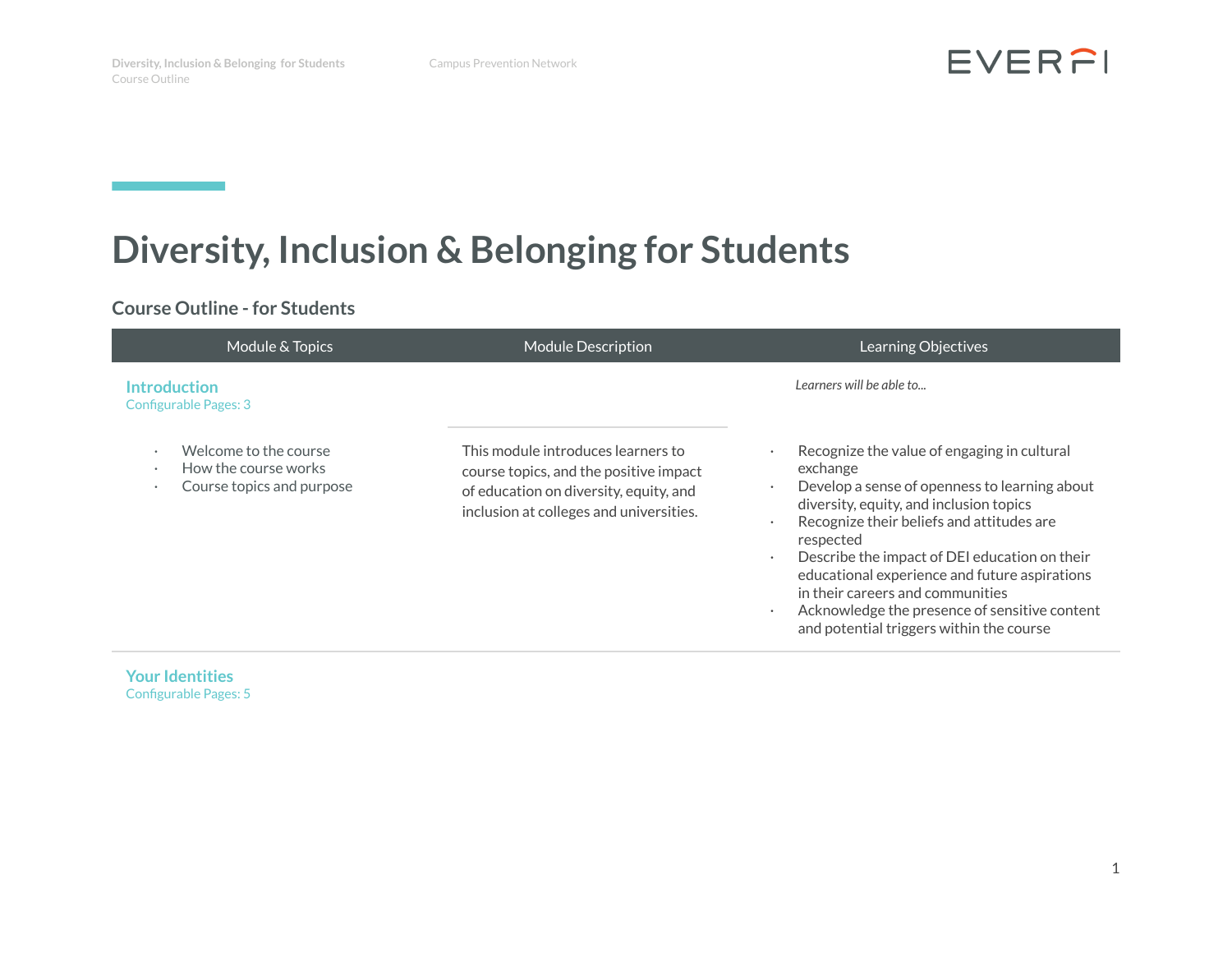# Module & Topics **Module Description** Module Description Learning Objectives

- **Identity**
- · Multiple identities
- · Intersectionality
- Identity differences
- Identifying bias
- · Disrupting personal bias

This module explores identity through defining different identities, intersectionality, and the complexities around the idea of identity as an evolving attribute. At the end of the module, the learner will feel they have the vocabulary necessary to dialogue and explore this topic further, as well as strategies to communicate respectfully with people who identify differently than them. This module will also explore the concept of bias, how to identify it, and allow learners to reflect on the presence of bias in their lives and recognize how to disrupt it.

- Define different identities and intersectionality
- Recognize the complexity and shifting nature of identity
- Reflect on their own identities and how it shapes them
- Experiment with tools to respectfully communicate with people of differing identities from their own
- Reflect on their levels of personal bias
- Recognize how to disrupt bias

### **Your Influence** Configurable Pages: 5

- · Identify conflicts
- Power, privilege and oppression
- Bystander intervention
- Strategies for self-care

Learners explore the specific challenges associated with certain identities, both internal and external. The learner will reflect on ways in which they hold both power and privilege, and is empowered to use that influence to disrupt bias. They will explore how to get involved when observing aggressions using bystander intervention strategies, to ensure they

*Learners will be able to...*

- Define and give the significance of power, privilege, and oppression
- Describe the basic relationship between socio-historical inequalities, power, and privilege
- Reflect on how privilege and power may or may not be a part of the learner's lived experience
- · Appreciate the complexity of privilege, including the ability for one person to be simultaneously privileged and oppressed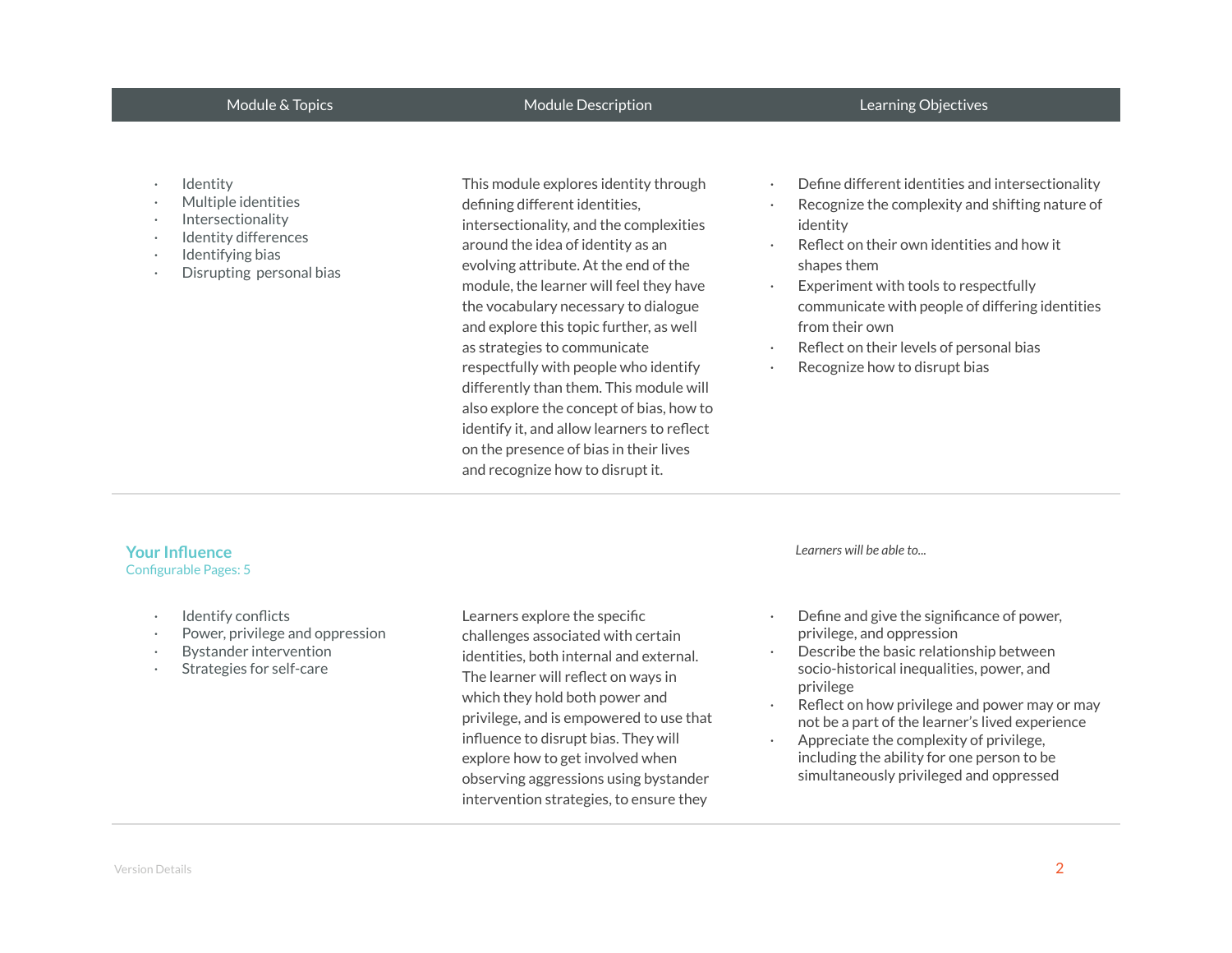# Module & Topics **Module Description** Module Description Learning Objectives

are contributing to maintaining a positive community where everybody feels safe and welcome. This module also addresses the concepts of self-care and resiliency as resources to rely on when they are the target of biased words and actions.

- Describe the different ways oppression manifests (Ideological, Internalized, Interpersonal, Institutional)
- Build competencies around respectful communication skills
- Explore concepts of resiliency and self-care as personal resources

## **Your Community** Configurable Pages: 5

- Respectful communication
- Active Allyship
- Creating an inclusive community
- · Bystander intervention

This module empowers learners to take action and get involved to develop a culture of respect and belonging within their community. Through personal reflection and application via multiple scenarios, the learner will practice forms of active allyship they can take with them into their community. They will also explore healthy ways to respond when they make mistakes or experience oppression from people in their support group or community.

*Learners will be able to...*

- Explore the role of speech in the higher education context with regard to the values of respectful communication and freedom of speech/expression
- Define respect and dignity and describe its significance to a healthy, inclusive, equitable community
- Feel a responsibility to engage or take action to create an inclusive community
- Define key terms: Othering, Microaggressions, Color Blindness, Colorism
- Gain experience applying inclusion concepts and definitions to real world actions and behaviors
- Identify opportunities to apply inclusion strategies
- Understand bystander intervention